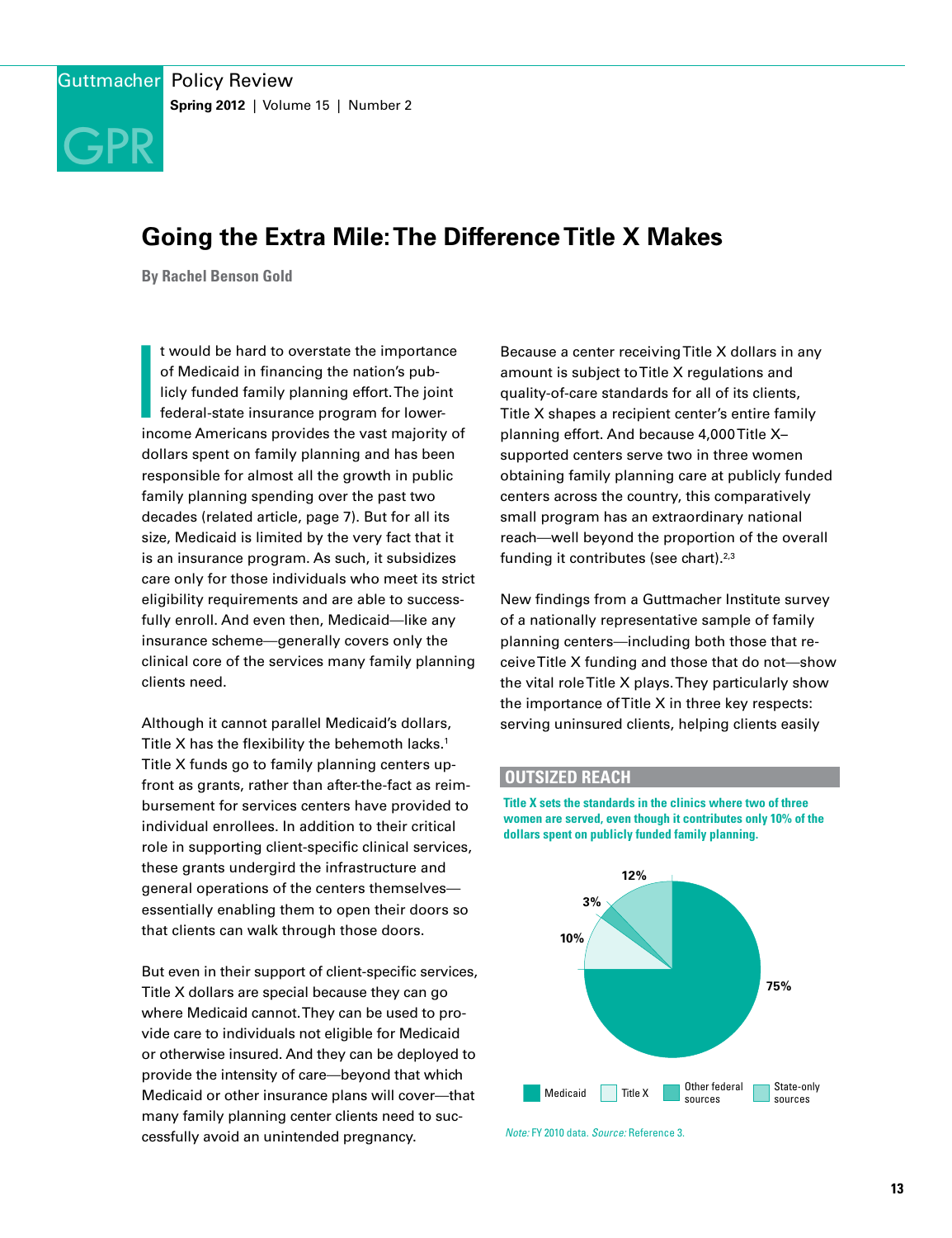obtain—and quickly begin using—a contraceptive method best suited to them, and enabling family planning centers to devote extra time and specialized expertise to clients with special needs.4

## **Serving Uninsured Clients**

The Guttmacher survey found that, in general, family planning centers that receive Title X support generally serve more contraceptive clients than centers that do not: Thirty-nine percent of Title X–funded sites serve more than 50 contraceptive clients each week, compared with only 24% of sites that do not receive Title X funds. Moreover, a higher proportion of clients of Title X–funded centers are uninsured: Fully 50% of clients served in sites supported by Title X have no third-party payment for their visit, compared with only 28% of clients served in sites that do not receive Title X funds. This is particularly pronounced with regard to health departments, which care for 40% of clients served by the

# **GETTING AND STARTING A CONTRACEPTIVE METHOD**

**Title X–funded family planning centers are more likely than others to take steps to make it simple for women to obtain and start using the contraceptive method of their choice without delay.**



Title X No Title X

*Note:* 2010 data. *Source:* Reference 4.

Title X network:5 Almost six in 10 clients served in centers operated by health departments have no third-party coverage for their care.4

This flexibility to serve uninsured clients is critical now and will continue to be going forward. Even if the Affordable Care Act is fully implemented, there will still be many individuals not eligible for coverage either through Medicaid or an exchange plan, or who will experience gaps in their coverage. Many of these individuals will be immigrants—not only undocumented immigrants, but also legal immigrants in their first five years of residence.

# **Enabling Women to Get, and Start, a Method**

Family planning centers supported by Title X offer clients a wide choice of contraceptive methods. The Guttmacher study found that Title X–funded sites on average offer clients a choice of almost 10 contraceptive methods, and nearly seven in 10 offer at least one long-acting reversible method, such as the IUD or the contraceptive implant.

Along with offering women a broad choice of methods, sites that receive Title X support are more likely than centers not funded through the program to provide contraceptives on-site, rather than giving women a prescription that must be filled at a pharmacy (see chart). Doing so can be critically important. Giving a prescription for oral contraceptives requires a woman to make two trips—one to the family planning center and one to the pharmacy—to get the contraceptives she needs. Giving a woman a prescription for Depo-Provera means that she then has to return to the family planning center for the injection itself—a total of three separate trips. This can be a significant obstacle for a woman who is juggling the demands of school, family or work, as are so many clients, or who is dependent on public transportation or perhaps a borrowed car.

Moreover, centers receiving Title X support work hard to make it easy for women to get started on their method quickly. For example, Title X– supported centers are more likely to use the Quick Start protocol, under which women choosing oral contraceptives begin taking them immediately, rather than having to wait until a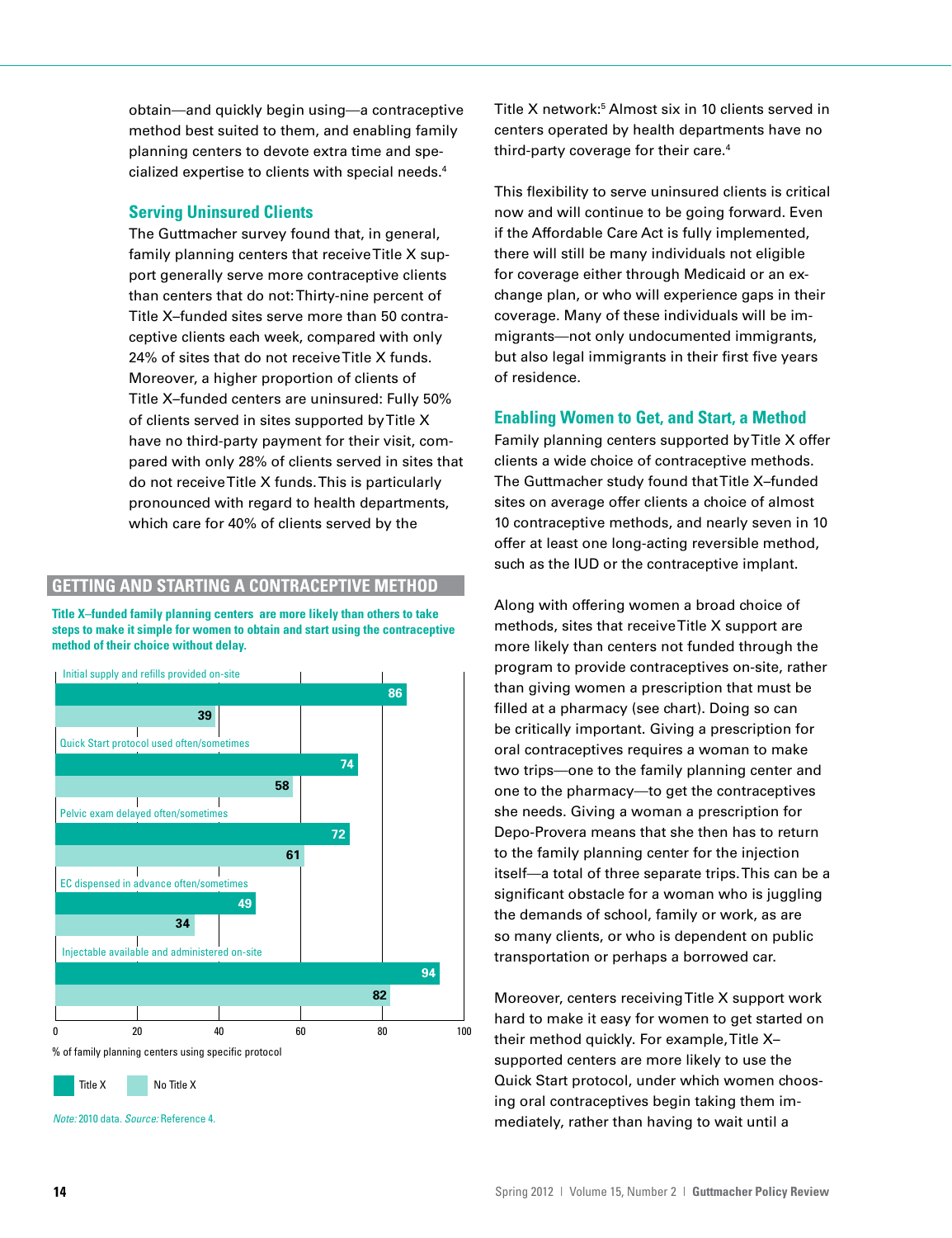certain point in their menstrual cycles. And Title X–supported centers are also more likely to prescribe contraceptives without requiring a woman to have a pelvic exam, in line with evidence-based guidelines issued by the World Health Organization, the American College of Obstetricians and Gynecologists and Planned Parenthood Federation of America.<sup>6</sup>The need to schedule a pelvic exam may cause a delay in places such as rural areas where workforce shortages limit the availability of providers.7 Also, having to obtain a pelvic exam is widely viewed as a barrier for younger clients who may never have had a gynecological exam before. Finally, centers supported by Title X are more likely than other sites to provide emergency contraception to women in advance, which enables them to have it readily available should they need it and when time is of the essence.<sup>4</sup>

This emphasis on clearing obstacles to contraceptive use is evident both in the group of centers that focus primarily on providing family planning services and in those that provide contraceptive services in the context of comprehensive primary care (see chart). For example, among specialized family planning centers, those that are supported by Title X are more likely to provide oral contraceptives directly and to allow women to use Quick Start. The differences are even more pronounced among the comprehensive providers: Seventy-six percent of comprehensive primary care agencies that are funded through Title X provide oral contraceptives onsite, compared with only 30% of sites that do not receive Title X funds. Similarly, comprehensive sites supported by Title X are more likely to use Quick Start.

# **Caring for Clients with Special Needs**

Family planning centers are filled with clients who have special needs and who therefore might need specialized outreach or services, or who might benefit by being cared for by specially trained staff. Tailored programs and services may be particularly critical given the sensitive nature of the services provided in family planning centers—and how they might resonate in some communities or raise concerns in others.

#### **CLEARING OBSTACLES**

**Regardless of whether they focus on providing reproductive health care specifically or comprehensive primary care, centers that receive Title X funds are more likely to take steps to enable women to start using their contraceptive method quickly.**



### **Initial supply and refills provided on-site**

#### *Note:* 2010 data. *Source:* Reference 4.

The breadth of the effort in Title X–supported centers reflects their commitment to meeting the diverse needs of a highly diverse clientele-ranging from those experiencing intimate partner violence to those who are incarcerated.\*According to the Guttmacher study, Title X sites on average have staff trained in serving eight different groups of clients with special needs and operate special programs or outreach efforts aimed at an average of five groups of clients.

For millions of American teenagers, for example, it is a family planning center that makes effective contraceptive use possible in their lives, by giving them access to both affordable and confidential contraceptive services. Serving adolescents has been, and remains, a priority under the Title X statute, and reflecting that priority, Title X sites place more emphasis than other centers on serving teens. Fully 91% have staff trained in meeting

\*Family planning centers were asked about efforts to reach and serve 14 groups of clients: adolescents, non-English speaking individuals, individuals experiencing intimate partner violence, individuals with substance abuse problems, men, minors in foster care, immigrants, lesbian and gay individuals, couples, homeless individuals, incarcerated individuals, disabled individuals, refugees and sex workers.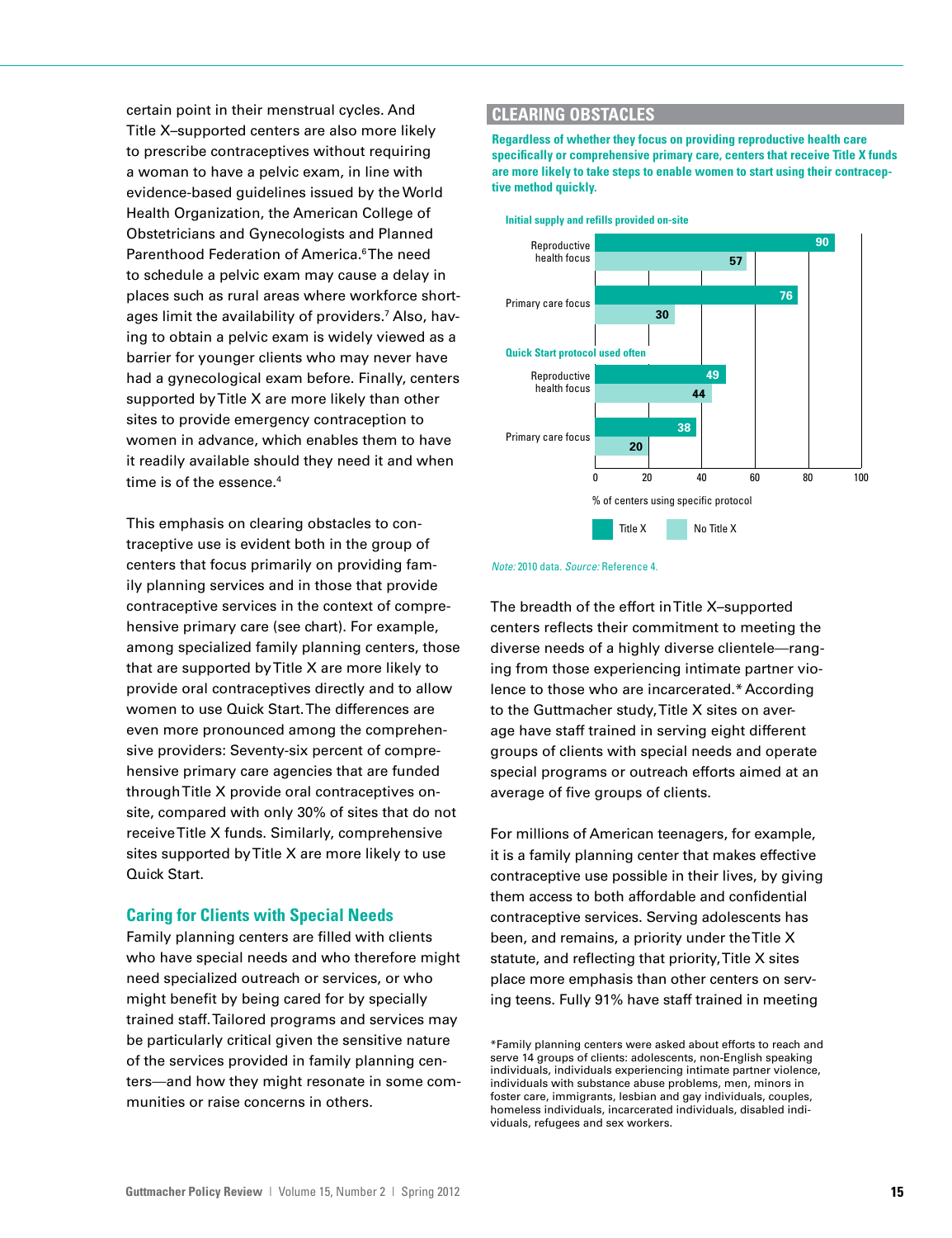adolescents' special needs, 66% operate special programs specifically tailored to serving adolescents and 76% make special efforts to reach out to adolescents.

The emphasis on serving teens, and serving them well, is also reflected in the amount of time spent with teen clients—an acknowledgement that they may need more counseling and education than adults, and perhaps even more counseling as preparation for a clinical exam. Both in absolute terms and in relation to older clients, staff at Title X–supported centers spend more time with teenagers than do staff at sites not funded by the program (see chart).

Individuals with limited English proficiency also constitute a significant share of clients of many family planning centers. In a quarter of sites supported by Title X, at least one in four clients has limited English skills; in 60%, the client population speaks more than three different languages. Staff of Title X–supported centers spend more

# **CLEARING OBSTACLES**

**Title X–supported centers spend more time with clients than do centers that do not receive support through the program—particularly for clients who are young, who have limited English skills or who have other complex needs.**



*Note:* 2010 data. Average number of minutes for initial contraceptive vist, including counseling and the exam but not any waiting time. *Source:* Reference 4.

time than staff of other centers with clients who have limited English skills; these clients may require both language services and additional counseling. Additionally, almost half of Title X– supported centers report that they make special efforts to reach out to these groups in their communities and have special programs tailored to their needs.

Finally, in more than half of Title X–supported centers, at least 10% of clients are dealing with complex medical or personal issues. Accordingly, more than four in 10 Title X–supported centers report that they have staff trained in working with clients confronting issues of substance abuse, disability or homelessness; more than half have staff trained in serving youth in foster care; and more than eight in 10 have staff trained in providing sexual and reproductive health services to individuals experiencing intimate partner violence. In recognition of the complicated needs of these individuals, staff at Title X centers spend more time meeting the contraceptive needs of these clients than do staff at other sites (see chart).

#### **Real Value Added**

Without doubt, Title X makes a special and outsized contribution to the provision of high-quality subsidized family planning services in the United States. In and of itself, applying for Title X funds is evidence of an agency's commitment not just to providing contraceptive services but to operating an intensive, focused family planning *program* dedicated to meeting the diverse reproductive and sexual health needs of a wide range of hard-to-reach and difficult-to-serve clients. And the type of funding that Title X provides—dollars that are not tied to reimbursement for a core set of patient-specific clinical services—enables such a program to do just that: to go beyond the provision of bare-bones clinical care to craft a multifaceted effort in which clinicians and counselors with specialized training can take extra time with clients needing extra effort, and resources are invested in community outreach to identify the agency as a source of high-quality, culturally appropriate, affordable and confidential care.

Just as clearly, that contribution will be no less important even if the Affordable Care Act is fully